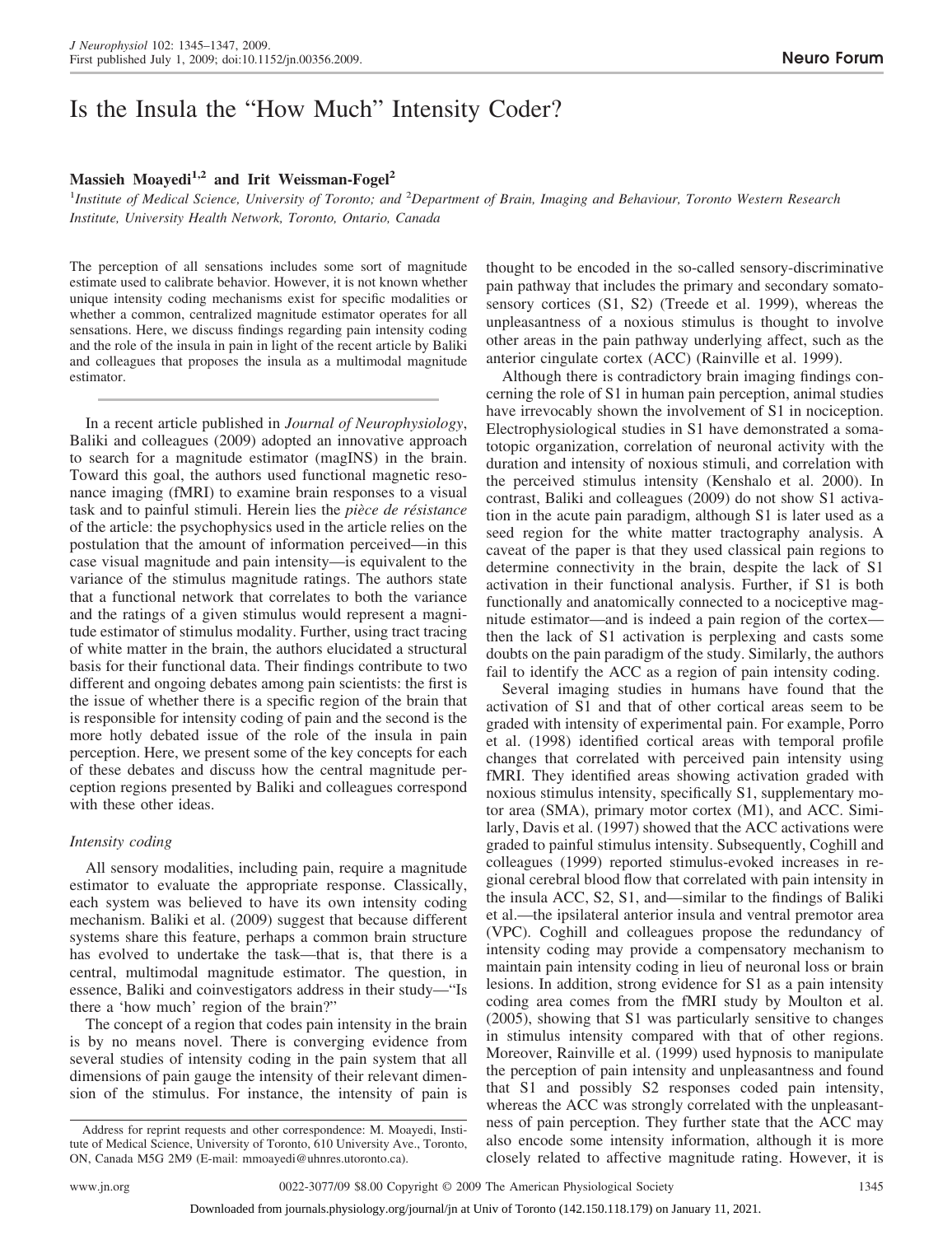noteworthy that this study has not yet been replicated. It has been shown that pain intensity and pain affect ratings are strongly correlated (Rainville et al. 1992). Taken together, these findings show that a number of regions code for magnitude relevant to their dimension—e.g., S1 activations correlate with pain intensity and ACC activations correlate with pain unpleasantness.

In Baliki et al.'s study, the subjects perform a pain-rating task and a visual-rating task. The authors identified the bilateral VPC, the posterior parietal cortex, the dorsal premotor cortex, the SMA, and the insula as regions in which activity correlates with variance of both tasks. According to the basic tenet of the study, these regions form a bimodal functionally connected network that encodes the *amount* of information perceived or, simply put: the perceived intensity of the stimulus. To further assess the function of these regions, the areas are discriminated based on whether they code for magnitude or variance: the activity of each region was correlated to magnitude ratings, although they did not correct for multiple comparisons. The authors found the insula and VPC as the regions of bimodal magnitude estimation. Also a second network specific to pain intensity coding is identified. They provide further evidence for this finding by showing functional connectivity of these regions with areas commonly activated in acute pain paradigms, including S1. The insular subregion of the nociceptive-specific magnitude estimator has a shorter latency than that of the bimodal magnitude network. The authors provided evidence toward an integrative role for insula in pain perception by demonstrating that the regions are connected, both anatomically and functionally, to sensorimotor regions, basal ganglia and amygdala. Thus the authors have identified two areas that they propose are magnitude estimators in the brain: a bimodal one and a more-rapidly responding pain-specific one.

The findings of Baliki et al. (2009) are compelling. However, there are issues related that are inherent to the fingerspanning rating method for this type of study, especially considering that the regions that correlated with the variance of both rating tasks subserve sensorimotor functions. The rating task requires error prediction of value estimations of the stimulus magnitude. This concept has recently been described in the neuroeconomic literature and is attributed to a subregion of the insula (Preuschoff et al. 2008). Parsing error estimation from magnitude encoding is very difficult. Thus the magINS network identified may, in reality, function as part of the magnitude prediction error network. Another possible confound is that the findings may represent the motor planning and performance required to rate the stimulus using a fingerspanning device. Therefore the motor component (and its variance) may be the common feature of both tasks, rather than the stimulus intensity variance. To overcome such an obstacle a task-free finger-spanning paradigm could have been included to control for this artifact. Moreover, the authors did not test a stimulus with the same saliency as that of the pain task.

We suggest that an alternative method of establishing a multimodal intensity encoder would be to apply a paradigm requiring magnitude estimation in a number of different sensory modalities (e.g., loudness, image brightness, temperature, smell, and taste). In this type of fMRI experiment, subjects could be asked to focus on and rate the intensity/magnitude of a stimulus using a finger-spanning device, on the same scale (e.g., between 0 and 10). Because there would be a number of modalities tested, the visual task could serve as a control for motor performance. Specifically, the rating magnitudes from previous modalities would be displayed on a screen and the subject would be asked to match the magnitude of these previous ratings using the finger-spanning device. The brain activity recorded during the control session would then be subtracted from the other tasks' hemodynamic responses. The conjunction of these different sensory modality paradigms could determine what common regions these ratings activate in the cortex, thus identifying a central magnitude estimator should one exist.

Although Baliki et al. (2009) provide a complex framework to identify a general (or bimodal) magnitude estimator and a nociceptive specific magnitude estimator in the insula, there is an abundance of literature providing strong evidence that supports intensity coding in other regions of the brain—that is, S1. Therefore brain areas involved in pain perception each may have an intrinsic intensity estimator, which may provide necessary, albeit redundant, dimension-specific intensity information that can serve as a compensatory mechanism in case of damage to S1 (Coghill et al. 1999; Starr et al. 2009). Nonetheless, the findings suggesting an integrative role for the insula in pain perception are noteworthy.

## *Insula*

The site of pain percept integration proposed by Baliki et al. (2009) is the insula. The insula (and S2) is consistently activated in pain paradigms. However, the insula is a very large region and receives a wide range of inputs from a number of sensory modalities, limbic, motor, and other brain areas (Augustine 1996). As such, the insula has been divided into anterior, mid, and posterior subregions, based on functional and anatomical features.

A number of roles of the insula have been postulated in terms of pain perception. Brooks and Tracey (2007) postulated that the insula is a multidimensional integration site for pain. In this perspective, the insula integrates the many dimensions of pain perception and serves as a gate of behavioral outcome. Alternatively, Craig (2002) suggested that the mid/posterior insula is a multimodal homeostatic or interoceptive integration area. Although these ideas are similar, the distinction of one being a homeostatic area, whereas the other is a multidimensional pain integrator is key: one establishes pain as a subset of homeostatic function and the other maintains pain as a separate modality.

Apkarian's group, specifically in the Baliki et al. study, suggests a new role for the insula, in addition to that of an integrator of pain perception. Because of its multimodal input (Augustine 1996) they suggest that the insula is the ideal site for a central magnitude estimator. In line with Coghill's finding (Coghill et al. 1999) that the insula encodes pain intensity, Baliki et al. (2009) show that the insula can be parcelated into a multimodal magnitude estimator (magINS) (albeit they tested only two modalities and thus bimodal is a more appropriate appellation) and a nociceptive-specific magnitude estimator. The magINS is the hub of a cortical network of regions, whereas the nociINS is a node of a subcortical network. The magINS is, in essence, a salience detector. Similarly, a study by Downar et al. (2001) established a multimodal sensory stimulus salience detection network, which included the tem